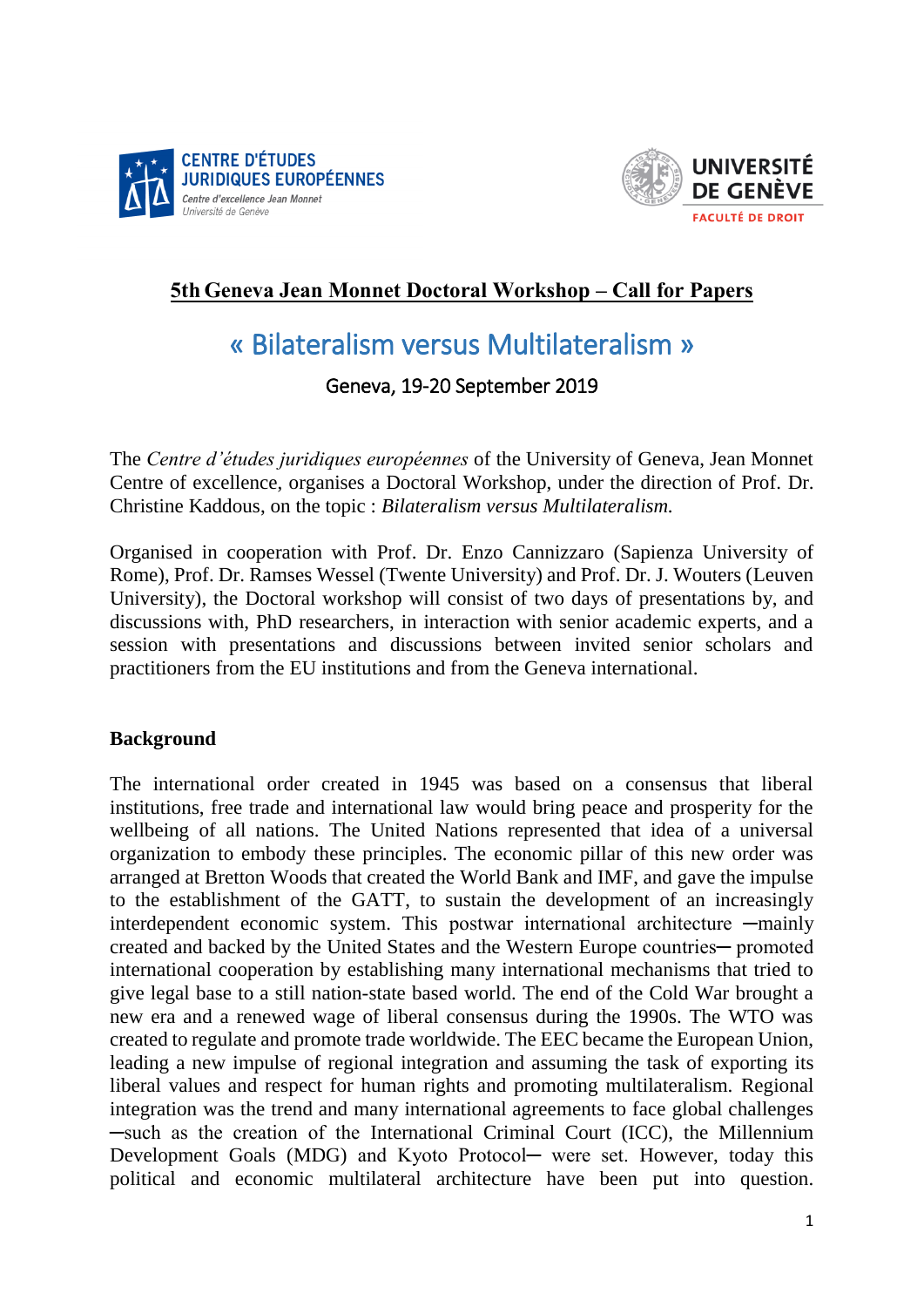Nationalism and protectionism have become the trend of a new era. The main guarantors of the multilateral architecture are seeing their position erode: the European Union has seen its leading position decline worldwide because of an economic crisis and nationalism internally. The United States has begun to look inward and has withdrawn from several multilateral frameworks such as the Paris Agreement and the Iran nuclear deal, and it has wanted to subvert the WTO. In this troubled global scenario, where bilateralism and nationalism have become the powerful trend, what should be the European Union's role? Should it be stuck to the principles ruling its external action and foreign policy (notably Article 21 TEU) or should it turn into a powerful competitor actor looking for protecting its own interest, notably setting bilateral agreements with other powers to ensure its position? Should the EU go for a more balanced position? If yes, how to achieve this in the different fields of its foreign policies?

The Symposium welcomes contributions from various disciplines of the humanities and social sciences (law, political science, political economy …) in order to address the proposed topic in a comprehensive and multi-faceted fashion. Contributions from different fields concerning a particular research topic will be combined in panels in order to foster pluridisciplinarity.

The selected participants will be encouraged to present their analysis and evaluations on the *substantial* and *institutional* aspects of the EU's action within the framework of bilateralism versus multilateralism, on the convergence and possible divergence between the goals pursued by the EU and those pursued by other International Organizations and bodies. They will, moreover, be expected to analyze the main issues linked to the political, economic, diplomatic and/or institutional aspects of the EU's action, namely in the following areas/topics:

- **I. International Trade**
- **II. Intellectual Property**
- **III. Development Cooperation**
- **IV. Health**
- **V. Humanitarian Aid**
- **VI. Human rights**
- **VII. Research and Development**
- **VIII. Security and Defense**
- **IX. Environment (climate change, water protection…)**
- **X. Conflict Management**
- **XI. Migration**
- **XII. Consumer Protection**
- **XIII. EU and its relations with other powers/regions (esp. USA and China)**
- **XIV. EU Member States as pillars of multilateral/bilateral policies**
- **XV. Winners and losers of multilateral/bilateral policies within the EU**
- **XVI. The rise of bilateral initiatives and its implications for EU policies (environment, health, migration, trade, humanitarian aid…)**
- **XVII. EU and non-state actors**